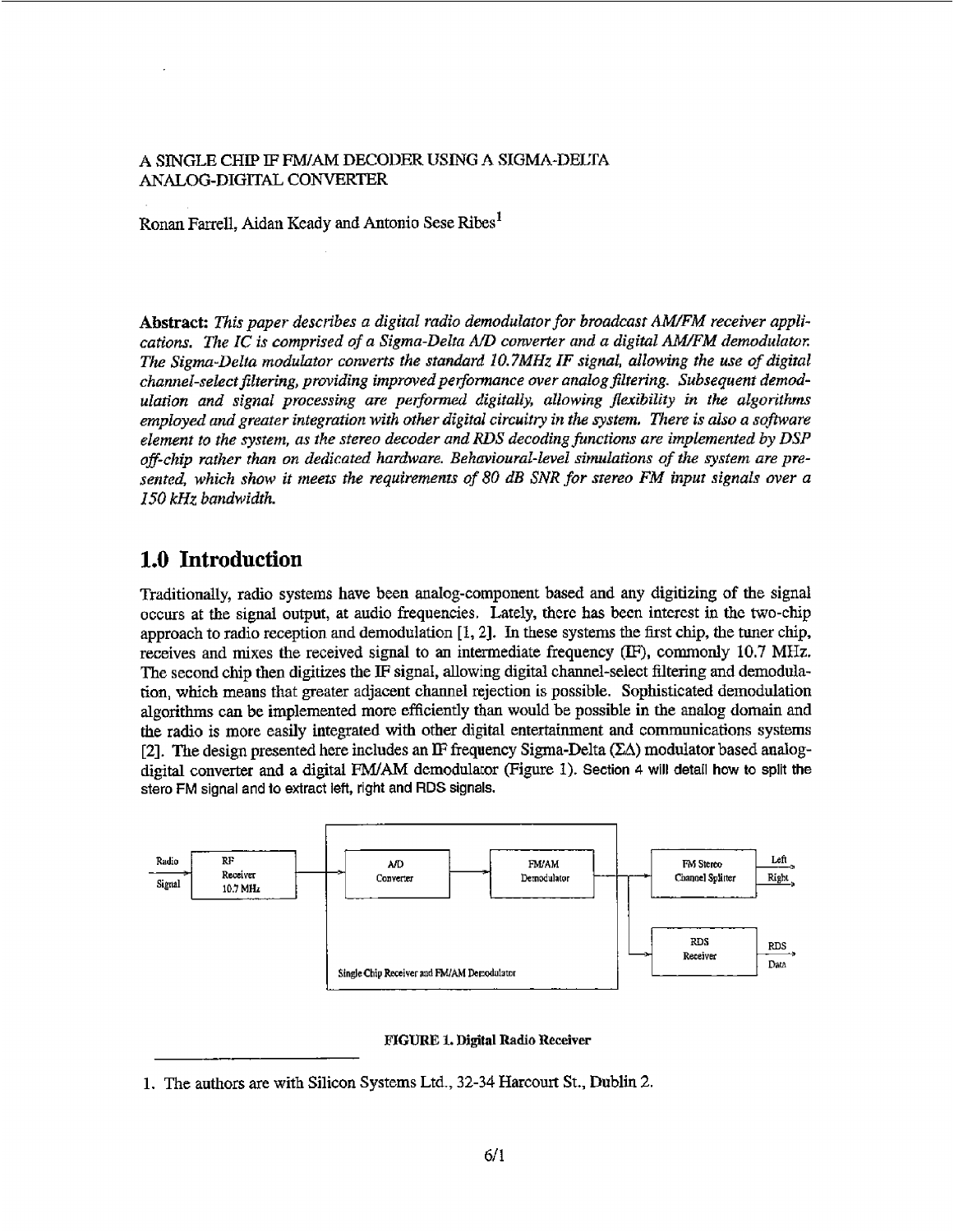### *2.0* **IF Analog-to-Digital Convertor**

**A block** diagram of the IF sampling *AID* converter **[4] is shown** in **Figure** 2 below.



**FIGURE** *2.* **IF Sampling Sigma-Delta** *A/D* **Converter** 

The **10.7MHz input is** sampled **at 42.8MHz** by **the Sampling** Filter **block** in Figure 2. The samples are modulated by 1, *0,* **-1,** 0 **and** 0, 1, **0,** -I **sequences to** generate In-phase **(I)** and **Quadrature** *(Q)*  components **and** averaged to reduce the sample rate **to 10.7MHz** and **remove** aliases *at* **multiples of**  this frequency. The *AID* conversion is **carried out by the I and** *Q* modulators and the outputs **digitally** filtered **by** the **I and Q filters** in Figure **2.** These **are** modified **Sinc3** filters which **restore** the **quadrature** relationship between the channels. This architecture **is** MOI~ efficient *than* conventional **bandpass EA modulators,** because the modulator **clock** rate **is** independent **of the IF frequency** and **lowpass** modulators **are about** half **as complex as bandpass** modulators **of the** same noise-shaphg **order.** 

**The diagram in** Figure 2 shows **a pair** of modulators, one **each** for the **I and Q paths; however, for**  good matching **between the** two **paths, a single** modulator **is used,** clocked **at 21.4MHz. The modulator itself is** a second-order 17-level model **which** provides *the necessary 8OdB* resolution and **lSOk€€z** bandwidth. **A** version **of dynamic element** matching **(DEM)** *(e.g.* **see (613 is** used to **reduce**  the **effects** of **DAC** nonfinearity on modulator performance.

### **3.0** *MAM* **Demodulator**

Most **digital** FM demodulation techniques **use either** the **Foster-Seeley** Method or digital **phase-lock**  loops. However there are difficulties with these techniques, requiring either extensive numerical processing or large **look-up tables.** Recently *L* **different** approach using **a** quadri-correlator has **been suggested by Song** and **Park [3j.** This **approach** does not **require a** digital PLL, **and due to** the **good**  *AM* **suppression ability** of **this** procedure, no additional amplimde **control circuity is** needed, The **FM** message signal can be extracted from **the in-phase** and **quadrature** components using **a simple**  numerical **approach that** does not **suffer** from **numerical errors** other than discrete-time **differentia**tion errors.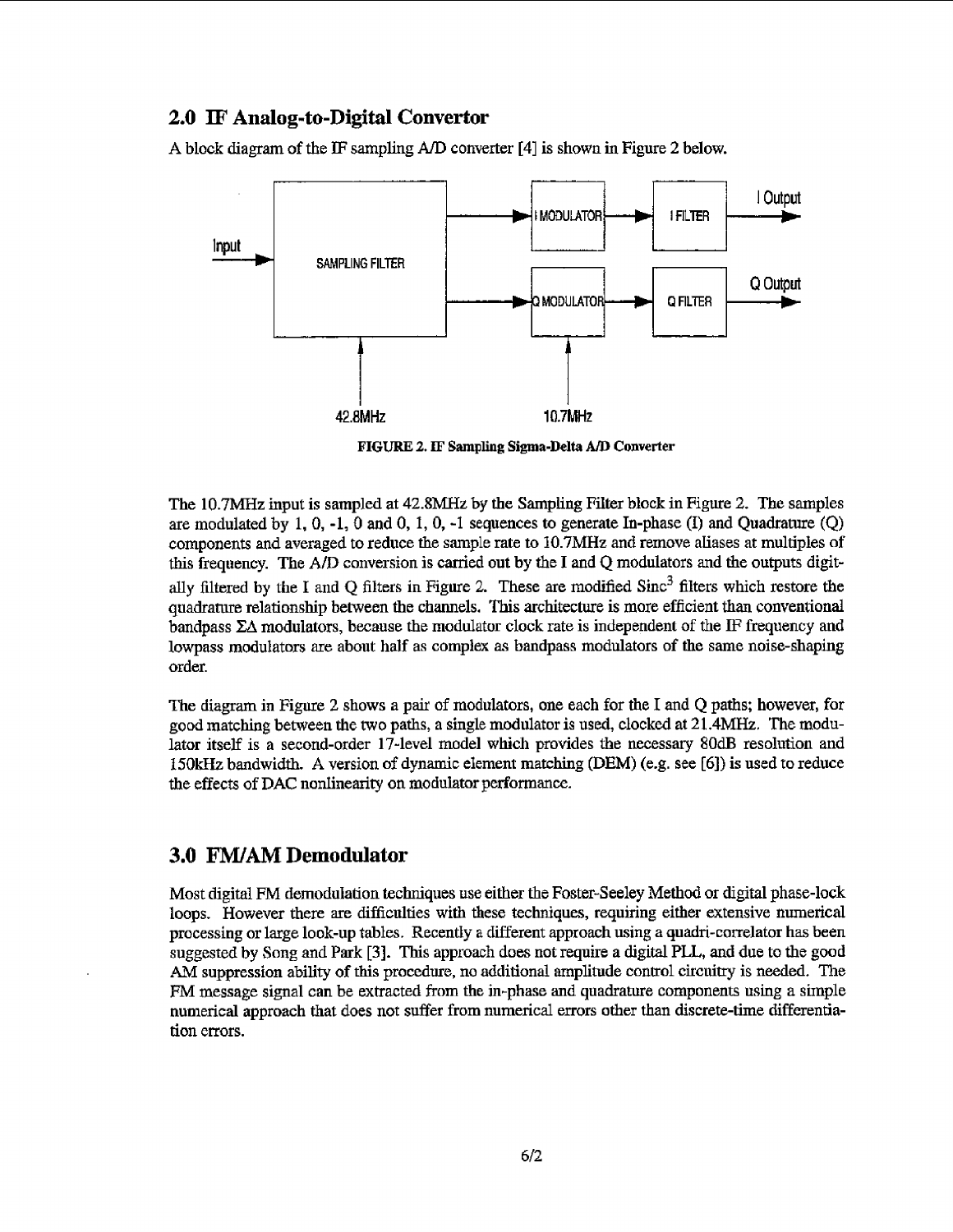

**FIGURE 3. A structursl overYiew of an FM Demodulatar** *8s* **suggested by Park et al.** 

**The structure** of **the** demodulator *is* **shown** in Figure **3. Given** *the* **1** and *Q* components of fie signal, **differentiated signals** are produced. Both the differentiated **signals** and **the** original signals *are* then decimated. The decimated signals are multiplied with each other and themselves to produce IdQ, QdI,  $I^2$  and  $Q^2$  terms. This requires the use of wide multipliers (24 bit) which are expensive in **terns of** gates. These **products** are **combined** and **then** used **in a divider** *to* **produce the decoded** FM output. *As* tbe **numerator** of the **divider** is much smailer than the denominator, steps **need to** be taken to ensure 16 significant bits of resolution. It is possible to either scale up the numerator or **scale down the** denominator. Scaling **up** the numerator **has** *the* **problem of** increasing **the** *size of &e*  **divider, where** scaling **down** reduces *the* information conknt **of the** denominator, **resulting** in increased *noise. In* our **application,** *a* **39 bit** divider **was** eventually chosen. One advantage **d** tbis **approach** *is* that **the** denominator of *tbe* **divider,** if **square-rooted, is** the decoded **ourput** of **an** *AM*  modulated signal.

Given the basic structure of the decoder it is possible to incorporate the sinc<sup>3</sup> filter with the differentiator. Shc3 filters *cm be* **split across** the **decimating** switch, **with** *integrators* **at** the **high** frequency **end,** and *differentiators* on **the low** fkquency side. To obtain a **differentiated** signal **for** either **the I**  or *Q* **channels,** , all that **is needed** *is to* **tap of ii new** *path* **behre** the last **htegratgr** *on* the **high fre**quency side. This signal when passed through the triple differentiation of the sinc<sup>3</sup> filter produces an effective differentiator. In our system a second-order differentiator was implemented.

**Finally the** low frequency section of **the** decoder, the differentiators **far** the sinc3, the multipliers **ad**  adders, were all multiplexed to produce a more compact implementation. The final implementation **requires approximately** 24,000 **gates.**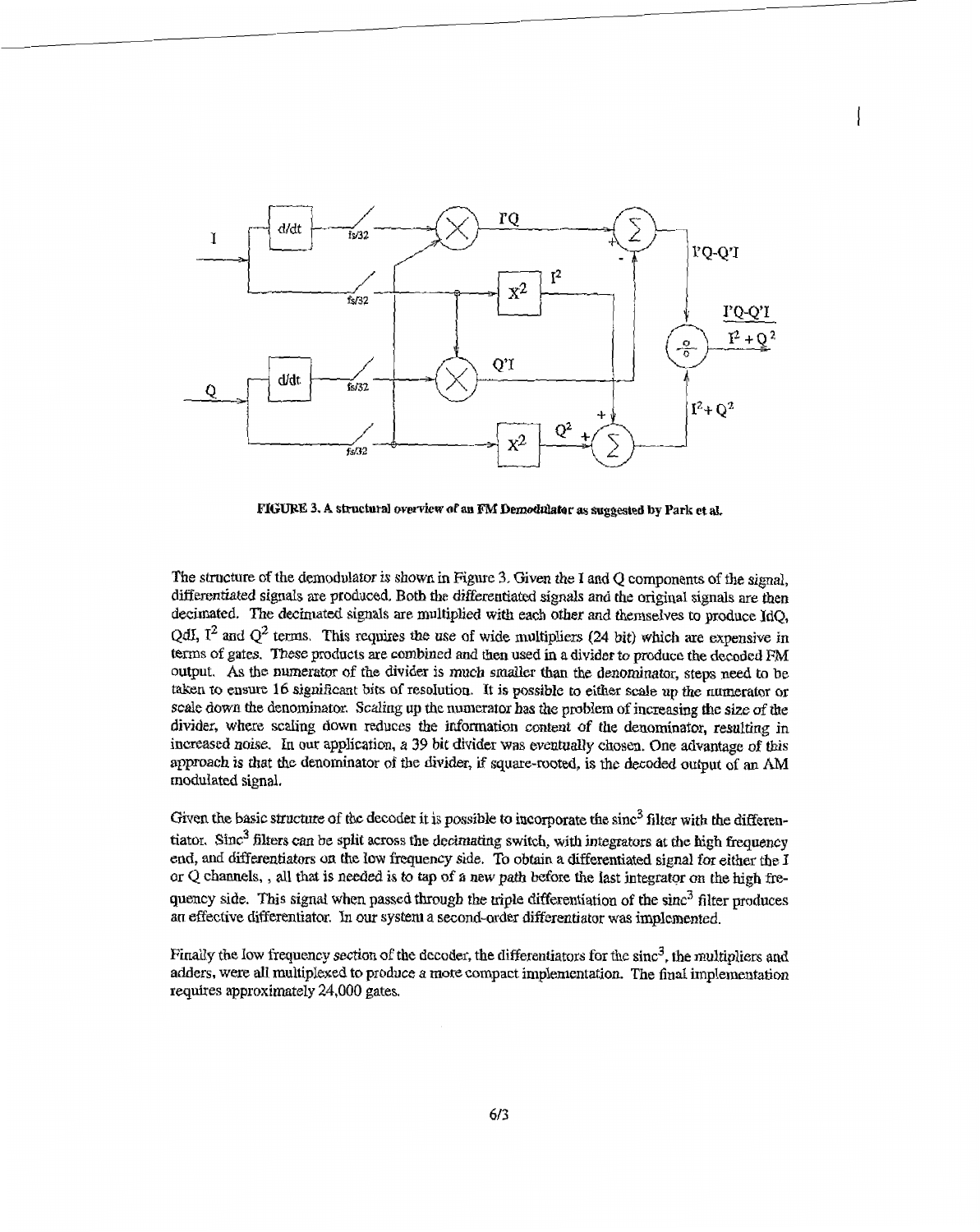#### **4.0 Stereo and RDS Decoding**

**The demodulated** FM **signal has** left and **right** *6,* **R) signals,** encoded as L+R and **L-R components.**  *?%e* **LR is modulated to a 38kwz** subcarrier and **RDS (Radio Data System)** information **may also**  be **present** on **a** *57m* subcarrier. **A** DPLL, is used **to generate the** 19kHz **and 38IcHz** tone **signals, that allows** the **L+R** and **L-R to** be added **coherently; as well as** the **57kHz** tone **for** *the* **RDS** signal. In the **present** implementation, decoding of **these** components will **be performed in** software **mn**ning **on** a **DSP core.** This **allows** the **possibility of other features being added, such as** multi-path **fading cancellation.** 

### **50 Results**

*The* **behavioural-level** perfomance of the system has **matched design specifications. System** *SNR*  **exceeds** *80dB* **for** a **150 kHz** bandwidth **with no noticeable** harmonic **distortion. The output fiom a sample** FM modulated **stereo** signal can be seen **in the figure below. In practice,** the **quality of** the input **sigd** will **be** the **determining** factor **in the quality of the output signal. The** FWAM decoder **block has** been **sized at 24k gates** in **a 0.25 micron** process, **roughly estimated at** 0.75 **mm2.** The analog section is estimated to be  $\lt 1$  mm<sup>2</sup> in area.



**FIGURE** *4.* **Output of EMAM demodulator block, pilot tone of -2OdB at 19kHz**